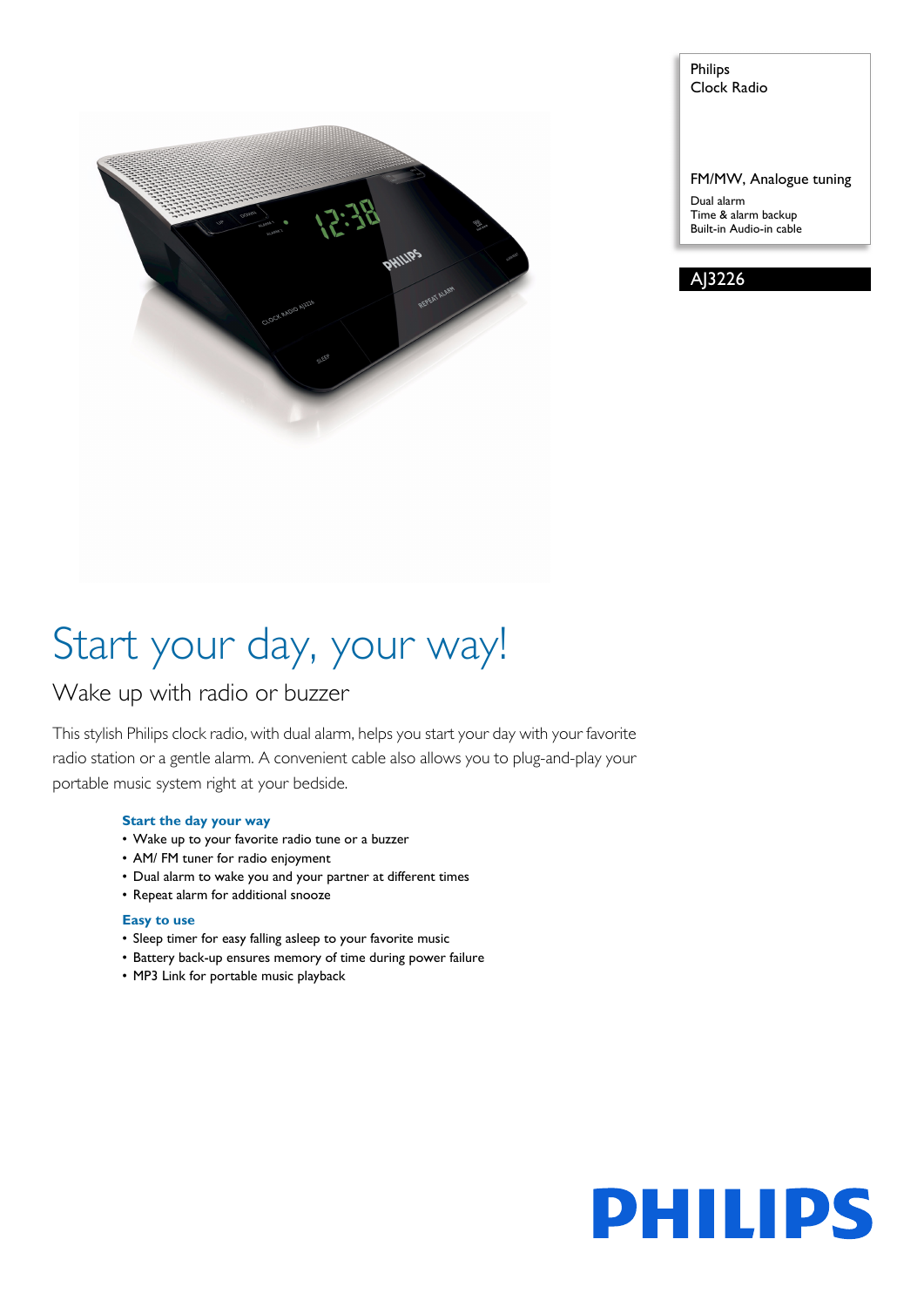## **Highlights**

#### **Wake up to radio or a buzzer**



Wake up to sounds from your favorite radio station or a buzzer. Simply set the alarm on your Philips Clock radio to wake you with the radio station you last listened to or choose to wake up with a buzzer sound. When the wake up time is reached, your Philips Clock radio will automatically turn on that radio station or trigger the buzzer to sound.

#### **AM/ FM tuner**



AM/ FM tuner for radio enjoyment

#### **Dual alarm**



The Philips audio system comes with two alarm times. Set one alarm time to wake you up and the other time to wake up your partner.

#### **Repeat alarm**



To counter oversleeping, the Philips Clock radio has a snooze feature. Should the alarm ring and you wish to continue sleeping a bit longer, simply press the Repeat Alarm button once and go back to sleep. Nine minutes later the alarm will ring again. You can continue to press the Repeat Alarm button every nine minutes until you turn off the alarm altogether.

#### **Sleep Timer**



Sleep timer lets you decide how long you want to listen to music or a radio station of your choice before falling asleep. Simply set a time limit (up to 1 hour) and choose a CD or radio station to listen to while you drift off to sleep. The set will continue to play for the selected duration and then automatically switch off to a power-efficient, silent stand-by mode. Sleep Timer lets you fall asleep to your favorite CD or radio DJ without counting sheep or worrying about wasting power.

#### **Battery back-up**

AJ3226/79

Battery back-up ensures memory of time during power failure

#### **MP3 Link**



The MP3 link connectivity allows direct playback of MP3 content from portable media players. Besides the benefit of enjoying your favorite music in the superior sound quality delivered by the audio system, the MP3 link is also extremely convenient as all you have to do is to plug your portable MP3 player to the audio system.